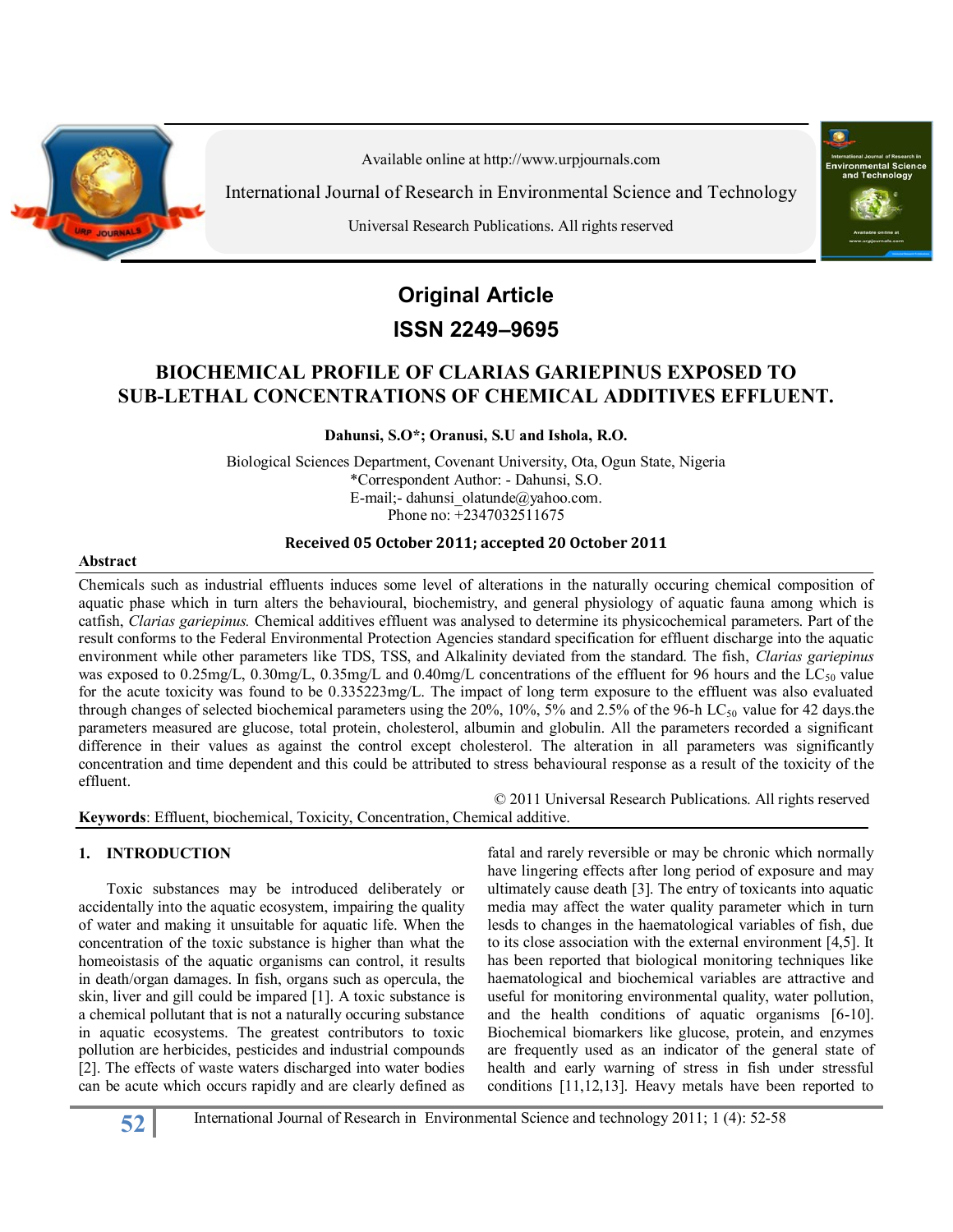have negative impact on all relevant parameters and caused histo-pathological changes in fish [14].

Pesticides are major causes of concern for aquatic environment because of their toxicity, persistency and tendency to accumulate in the organism [15]. These pesticides are posing a great threat to aquatic fauna especially to fishes, which constitutes one of the major sources of protein rich food for mankind [16]. Metals are transported in the blood by binding to specific plasma protein [15]. The fishes serves as bio-indicators of water quality and the impact of the pesticides can be well understood by analysing either blood or serum of the fish, because blood is a pathophysiological reflector of whole body [17].

Oil pollution is one of the environmental constraints that produce aqua-toxicological effects which are deleterious to aquatic life [18]. Martin-Skilton et al., [19] demonstrated that acute exposure of juvenile turbot; *Scophthalmus maximus* to the prestige fuel oil elicits alterations in some hepatic biotransformation enzymes with different sensitivities, and leads to decreased levels of testosterone in plasma of juvenile turbot which might threaten reproductive capability of exposed individuals. Many laboratory studies have shown the toxicity of plant extract to fish and changes in haematological and biochemical profiles leading to death of fish [20,21]. Botanical products when used extensively may enter aquatic systems such as streams,rivers, and lakes, which may have an effect on non-target organisms in due course of time [22-26].

Fish haematology is known to be an essential tool to the fisheries biologist, as it acts as a frontline sensitive indicator of vital physiological and biochemical functions as well as status of nutrition, health, diseases and stress responses of the organism subjected to changes in environmental conditions. Therefore, the striking alterations in the blood parameters and associated pathological changes in fishes under influence of various toxic agents have attracted the attention of workers in the field [27]. Bhatia et al., [28] reported that fish are highly sensitive to very low concentrations of endosulfan and that blood is the primary target of pesticides action. Blood being the medium of intercellular and intracellular transport, which comes in direct contact with various organs and tissues of the blood, the physiological state of an animal at a particular time is reflected in its blood [29].

The objectives of this study therefore are to investigate the toxic effect of chemical additives effluent on the biochemical indices of *Clarias gariepinus.*

#### **2. MATERIALS AND METHODS**

#### 2.1. *Test Chemical*

The effluent used for this reseach was obtained from a chemical additive and synthetic resin producing factory located in, Sango-Ota Industrial Estate, Ogun State, Nigeria. The effluent after collection was refrigerated immediately to prevent further microbial growth.

### 2.2. *Test Organism*

*Clarias gariepinus* of sizes between 120g and 130g were procured from a commercial Agricultural farm in Ogbomoso, Oyo State, Nigeria. Aerators were employed for proper oxygen dissolution during the exposure period.

#### 2.3. *Physicochemical Analysis*

This was carried out prior to the laboratory experiment to quantify the concentrations of the metals and other parameters in the effluent. The methods of [30] were adopted. 2.4. *Toxicity Test*

The test organisms were acclamatized for two weeks during which the water was renewed daily using a renewal bioassay procedure while the fishes were fed twice daily. The toxicity test was then carried out in two phases i.e the acute and the chronic evaluations.

#### 2.4.1. *Acute Evaluation*

After acclamatization, range finding following the method of [31] was conducted to determine the definitive concentrations to be used for the acute test. Four different concentrations were set up in replicates; these are 0.25mg/L, 0.30mg/L, 0.35 and 0.40mg/L. A total of ten fishes were introduced into each concentration including a control experiment. Mortalities were recorded at intervals and at the end of 96 hours, the following were determined;

a. Total number of death (mortality) after 96 hours

b. The percentage mortality at 96 hours

c. The  $LC_{50}$  which is the concentration at which half or 50% of the test organism died on exposure

Since the organisms were exposed for 96 hours, the 96-h  $LC_{50}$  was determined from the graph of percentage mortality against concentration. Arithmetic Graphic method was used to determine the 96-h  $LC_{50}$ .

#### 2.4.2. *Chronic Evaluation*

After the  $96$ hrLC<sub>50</sub> was evaluated, four different c oncentrations were set up on the basis of the  $LC_{50}$  value obtained. They are the 2.5%, 5%, 10% and the 20% of the  $LC_{50}$  value respectively and these are. A control experiment was also set up. The solutions were renewed every 48 hours and the entire exposure period was 42 days. This was to allow the RBC of the test organisms undergo a complete cycle of maturation during the exposure period.

#### 2.5. *Biochemical Analysis*

At the 42nd day, three organisms per concentration were randomly selected for biochemical analysis. Blood used was collected from the fish heart through cardiac puncturing with a needle and syringe, spun in a centrifuge for 5minutes at 5000rpm and biochemical indices like Total Cholesterol, Total serum protein, Serum Albumin, Globulin and Total Glucose level were analysed. The total Plasma protein was determined by the method of [32], Plasma Glucose by the method of [33]. Serum albumin was determined using the method of [34] while Total Cholesterol level was determined by the method of [35]. The Globulin content was measured by subtracting the value of Albumin from that of Total protein.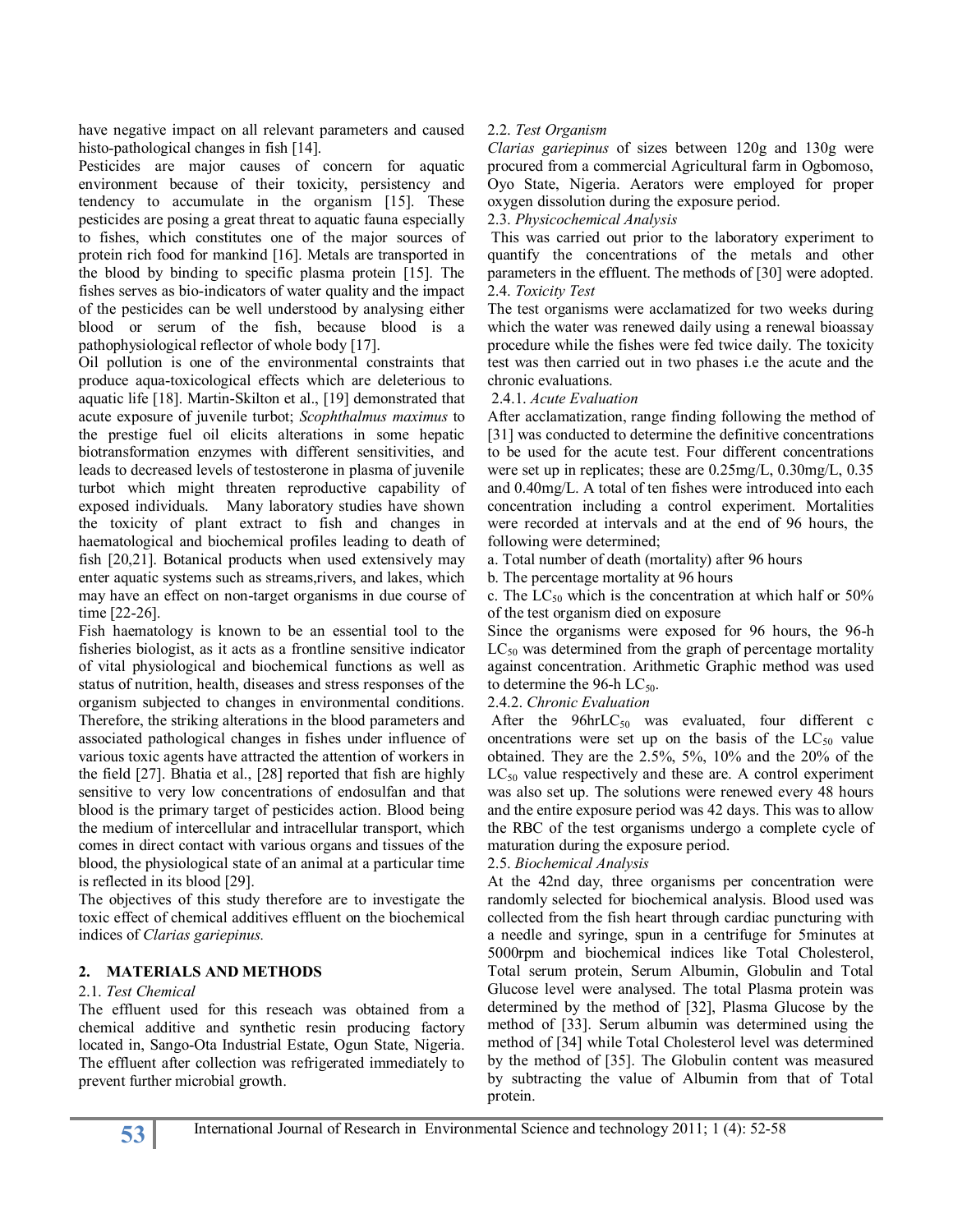

**Fig 1.** LC 50 for Clarias gariepinus exposed to sub-lethal concentrations of chemical additives effluent.

| <b>Parameters</b>                                                                             | <b>Experimental Values</b> | FEPA 1991 Specification |  |
|-----------------------------------------------------------------------------------------------|----------------------------|-------------------------|--|
| Ph                                                                                            | 6.7                        | $6.5 - 8.5$             |  |
| $D.O$ mg/L                                                                                    | 2.6                        | 5.0                     |  |
| $B.O.D$ mg/L                                                                                  | 0.4                        | 50                      |  |
| T.S.S mg/L                                                                                    | 72                         | 30                      |  |
| IRON µg/L                                                                                     | 0.6387                     | < 1.00                  |  |
| CADMIUM µg/L                                                                                  | N.D                        | $5.00 \mu g/L$          |  |
| CHROMIUM µg/L                                                                                 | 0.05                       | < 1.00                  |  |
| <b>SULPHIDE</b>                                                                               | 0.25                       | 0.2                     |  |
| <b>NITRATE</b>                                                                                | 3.3                        | 10                      |  |
| $\overline{CYANIDE}$ µg/L                                                                     | $14\mu g/L$                | $5.0 \mu g/L$           |  |
| $LEAD \mu g/L$                                                                                | 9.5765                     | < 1.00                  |  |
| COPPER µg/L                                                                                   | 0.0775                     | $5.8 - 6.0 \mu g/L$     |  |
| $ZINC \mu g/L$                                                                                | 0.3484                     | < 1.00                  |  |
| TOTAL HARDNESSmg/L                                                                            | 52.0                       | N.D                     |  |
| $Ca^{2+}mg/L$                                                                                 | 20.8                       | N.D                     |  |
| $Mg^{2+}mg/L$                                                                                 | 0.5953                     | N.D                     |  |
| T.D.Smg/L                                                                                     | 32.4                       | 2000                    |  |
| T.Smg/L                                                                                       | 3.96                       | N.D                     |  |
| <b>OIL AND GREASE</b>                                                                         | 12.5                       | 10                      |  |
| <b>ALKALINITY</b>                                                                             | 65                         | N.D                     |  |
| MANGANESE µg/L                                                                                | $0.0250 \mu g/L$           | $100\mu\text{g/L}$      |  |
| PHENOPTHALENE                                                                                 | N.D                        | 20                      |  |
| <b>METHYL ORANGE</b><br>$\overline{M} \overline{D} = \overline{M}_{ab} \overline{D}_{ababab}$ | 65                         | 20                      |  |

**Table 1:** Physicochemical characteristics of chemical additives effluent

 $N.D = Not$  Detected

**54** International Journal of Research in Environmental Science and technology 2011; 1 (4): 52-58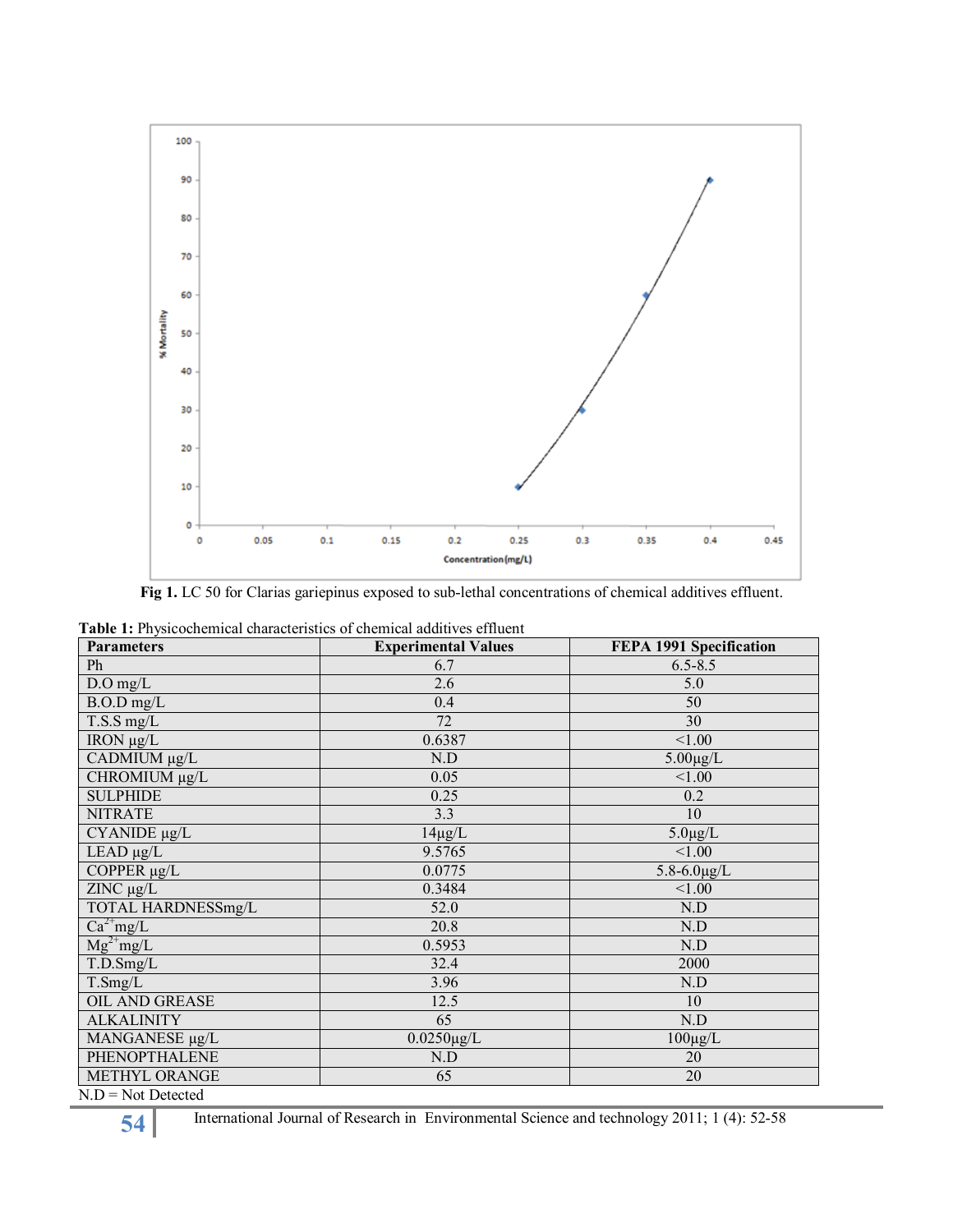|                      |                          |                          | Concentration        |                           |                           |  |
|----------------------|--------------------------|--------------------------|----------------------|---------------------------|---------------------------|--|
| Parameters           | Control                  | 0.020952                 | 0.041904             | 0.083808                  | 0.167617                  |  |
|                      |                          |                          |                      |                           |                           |  |
| Glucose              | 43.333                   | 40,000                   | 40.000               | 66.666                    | 80,000                    |  |
|                      | $\pm 8.819^b$            | $\pm 11.547^{\rm a}$     | $\pm 5.773^b$        | $\pm$ 13.333 <sup>b</sup> | $\pm 23.094^b$            |  |
| <b>Total Protein</b> | 2.4333                   | 3.3000                   | 2.6667               | 3.1000                    | 3.0000                    |  |
|                      | $\pm 0.088$ <sup>c</sup> | $\pm 0.264^{\rm a}$      | $\pm 0.033^{bc}$     | $\pm 0.057$ <sup>ab</sup> | $\pm 0.152^{ab}$          |  |
| Albumin              | 1.5667                   | 2.2333                   | 1.5333               | 2.0000                    | 1.8000                    |  |
|                      | $\pm 0.088^{\rm b}$      | $\pm 0.176^{\circ}$      | $\pm 0.176^{\rm b}$  | $\pm 0.057$ <sup>ab</sup> | $\pm 0.251^{ab}$          |  |
| <b>Globulin</b>      | 0.8667                   | 1.0667                   | 1.1333               | 1.1000                    | 1.2000                    |  |
|                      | $\pm 0.088^{\rm b}$      | $\pm 0.088$ <sup>a</sup> | $\pm 0.145^{ab}$     | $\pm 0.000$ <sup>ab</sup> | $\pm 0.100^a$             |  |
| Cholesterol          | 150,000                  | 147.000                  | 139.333              | 140.666                   | 134.667                   |  |
|                      | $\pm 15.275^{\rm a}$     | $\pm 13.316^a$           | $\pm 41.462^{\circ}$ | $\pm 21.827$ <sup>a</sup> | $\pm 20.827$ <sup>a</sup> |  |

**Table 2.** Mean and standard deviations for biochemical parameters of *Clarias gariepinus* exposed to different concentrations of chemical additives effluent for 42 days

Note: mean or values with the same alphabet for same parameter are not significantly different  $(P<0.05)$ 

#### 2.6. *Statistical Analysis*

The statistical analysis of the biochemical parameters was done using the SPSS 10 package. The values obtained were confirmed using one-way ANOVA at 0.05 level of significance. Further test on those found to be significant was done using Duncan Multiple Range Test (DMRT).

#### **3. RESULTS**

Physicochemical Characteristics of chemical additives Effluent:- This is shown in table 1. The data obtained have some of its values conforming to [36] specifications for maximum limits allowed for effluent discharge into water bodies while the values for lead, cyanide, total hardness, calcium, oil and grease and alkalinity do not conform to the standard.

#### 3.1. *Behavioural Responses*

During the toxicity test, *Clarias gariepinus* exhibited distress behavioural responses due to the effects of the chemical additives effluent. These were noticed by the sudden change in the organism's response to the environment such as erratic swimming, gasping for breath and frequent surfacing which increases as the concentration increases. As the experiment progressed, the test organisms were seen to get weaker and those that couldn't tolerate the concentrations any longer went into comatose. Normal behaviour was however observed in the control.

#### 3.2. *Mortality*

The result of the acute toxicity shows the absence of mortality in the lower concentrations while maximum mortality was observed in the highest concentration.

Figure 1 shows the arithmetic graph of percentage mortality against concentration for the acute evaluation. The 96-h  $LC_{50}$ was calculated to be 0.335223mg/L

Table 2 reveals the biochemical parameters of C. Gariepinus after 42 days exposure. The glucose and total protein

increases with concentration, while the cholesterol decreases with increase in concentration.

#### **4. DISCCUSSION**

The work shows the chemical additives effluent to be high in total suspended solid (TSS), lead and cyanide, low biochemical oxygen demand (BOD), lower dissolved oxygen (DO), lower total dissolved solids (TDS) and high alkalinity content which shows the effluent to be toxic for discharge into our immediate environment. This corresponds to the findings of (Adewoye et al., 2005) that the observed characteristics features may have resulted from the organic loads in the wastewater. The abnormalities observed prior to mortality are an indication of depleted oxygen content due to higher demand for oxygen. Consequently, it was observed in this study that the abnormal behaviour and mortality rate of the test organism's increaded with increase in the concentrations of pollutant. This corresponds to the findings of [37] that the behaviour and mortality rate of *C. catla*  during experimentation was found to depend on both duration of exposure and concentration of the toxicant.

The introduction of the effluent at different concentrations impair the swimming pattern, skin colouration, feeding rate and general behaviour of fish. Also, the variation in the behavioural responses and mortality in the sub-lethal test compareds with the Acute test can be attributed to the low level of accumulation of the effluent. This suggests that fish can tolerate low concentrations of pollutants with reduced mortality.

The significant  $(P < 0.05)$  increase in glucose which was concentration and time dependent may be considered to be manifestations of stress induced by the chemical additives effluent. Glucose increase is a general response of fish to acute and sub-lethal pollutant effects [38]. Increase in serum glucose levels in fish under stress was reported by [39,40,41].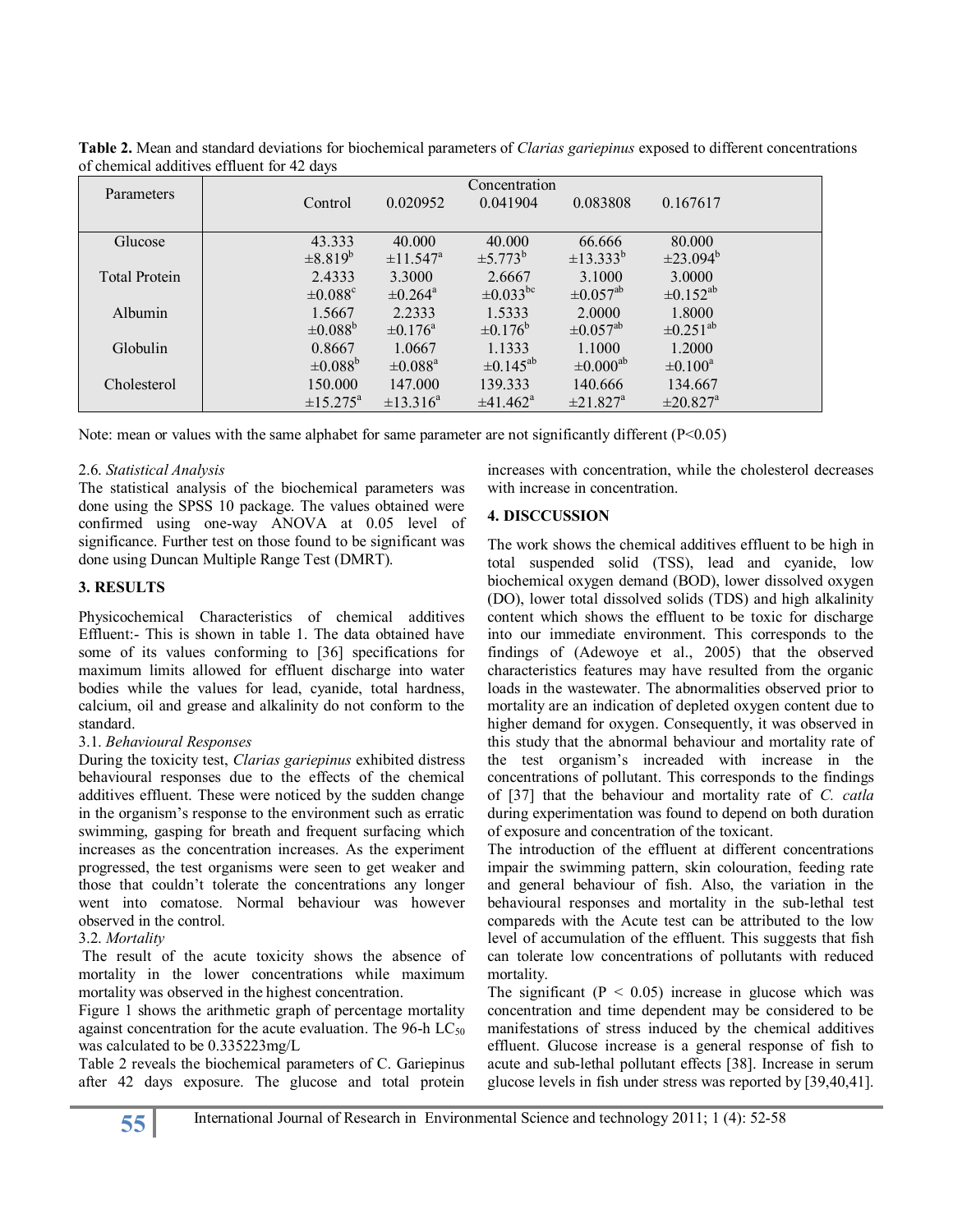This can be attributed to several factors and one of them is the decrease in the specific activity of some enzymes like phosphofructokinase, lactate dehydrogenase and citrate kinase that decrease the capacity of glycolysis [39].

There is an increase in serum protein recorded in this work. is in agreement with [42] who reported increase in liver protein followin exposure to 2,4 Diamine for 30 days. There is a significant decrease in serum protein observed in the 0.041904mg/L and this may be due to the toxic stress which may reduce protein content in tissues. This is supported by [43,44] that proteins are mainly involved in the architecture of the cell. During chronic period of stress, they are also a source of energy. During stress condition, fish need more energy to detoxify the toxicant and to overcome stress. Since fish have fewer amount of carbohydrate, the next alternative source of energy is protein to meet the increased energy demand. The depletion of protein may have been due to their degradation and possible utilization of degraded products for metabolic purposes. Shobha et al., [37] also observed that decrease in the protein content as observed in most of the fish tissues may be due to metabolic utilization of the ketoacids to gluconeogenesis pathway for the synthesis of glucose, or due to directing the free aminoacids for the synthesis of proteins, or for the maintenance of osmo and ionic regulation. It could also be due to the production of heat shock proteins or destructive free radicals or could be a part of heavy metal induced apoptosis. [45] also recorded serum protein decrease in fish exposed to phenol.

Cholesterol was found to decrease considerably in this work which may be due to utilization of stored and circulatory cholesterol and other lipid fractions in the treated fish to counteract toxic effects produced. This result conforms closely with [46] who observed a decrease level of cholesterol in *Channa punctatus* exposed to phorate. Rani, et al., [47], and Shankar and Kulkarni [48],also observed the same trend in *Notopterus notopterus* during stress. There is also time dependent significant ( $P < 0.05$ ) serum albumin and globulin elevation due to the effluent exposure.

## **5. CONCLUSION**

In conclusion, it's evident from this study that increasing concentration of the chemical additives effluent when present in any water body could lead to abnormal bahavioural responses, haematological and biochemical dysfunction in fish health and general condition. There is therefore a need for preventive measures to be taken in order to prevent the indiscriminate discharge of this effluent into nearby streams and ponds. Man is the final reciepient of toxic bioaccumulated chemicals via the food chain and environment, effective application of hazard analysis critical control point (HACCP) monitor is stressed. It is recommended that the application of appropriate effluent technology be adopted by the concerned industries and individuals.

#### **6. REFERENCES**

- 1. F. Oyedapo, I. Akinduyite, Acute Toxicity of Aqueous *Morinda lucida* leaf extracts to Nile Tilapia, *Oreochromis niloticus* (Linnaeus 1857). Proceedings of the Ninth International Symposium on Tilapia in Aquaculture. Shanghai, China. April 22nd-24th, 2011. 52-59.
- 2. A. Agrawal, S.P. Ravi, S. Bechan, Water pollution with special reference to Pesticide Contamination in India. *J. Water Resources and Protection* 2: 432-448. 2010
- 3. S.O. Adewoye, O.O. Fawole, O.D. Owolabi, J.S. Omotosho, Toxicity of cassava wastewater effluent to African catfish: *Clarias gariepinus*. *Ethiop. J. Sci.,* 28 (7): 189-194. 2005
- 4. C.S. Carvalho, M.N. Fernandes, Effects of temperature on Copper toxicity and haematological responses in the Neotropical fish, *Prochilodus scrofa* at low and high pH. *Aquaculture* 25(10): 9-17. 2006.
- 5. C. Kavitha, A. Malarvizhi, K.S. Senthil, M. Ramesh, Toxicological effects of arsenate exposure on haematological, biochemical and liver transaminase activity in an Indian major carp, *Catla catla. Food Chem. Toxicol*. 48(28): 48-54. 2010.
- 6. E.S. Celik, Blood chemistry (electrolytes,lipoproteins and enzymes) values of black scorpion fish (*Scorpaena porcus*) in the Dardanelles. *Turkey J. Biol. Sci.* 4(6):716– 719. 2004.
- 7. H.R. Kohler, C. Sandu, V. Scheil, E. M. Nagy-Petrica, H. Segner, I. Telcean, Monitoring pollution in River Mures, Romania, Part 111: Biochemical effects markers in fish and integrative reflection. *Environ. Monit. Assess*., 127: 47-54. 2007.
- 8. O. Kori-Siakpere, E.O. Ubogu, Sublethal haematological effects of zinc on the freshwater fish, *Heteroclarias spp.* (Osteichthys: Clariidae). *Afr. J. Biotech.*, 7(20): 68-73. 2008.
- 9. M.O. Olufayo, Hematological characteristics of *Clarias gariepinus* (Burchell 1822) juveniles exposed to *Derris elliptica* root powder. *Afr. J. Food Agric. Nutr. Sci*. 9(3):920–33. 2009.
- 10. C. Kavitha, R. Mathan, S.K. Satyanarayanan, Toxicity of Moringa oleifera seed extract on some haematological and biochemical profiles in a freshwater fish, *Cyprinus carpio. Exp. Toxicol. Pathol.* (2011), doi:10.1016/j.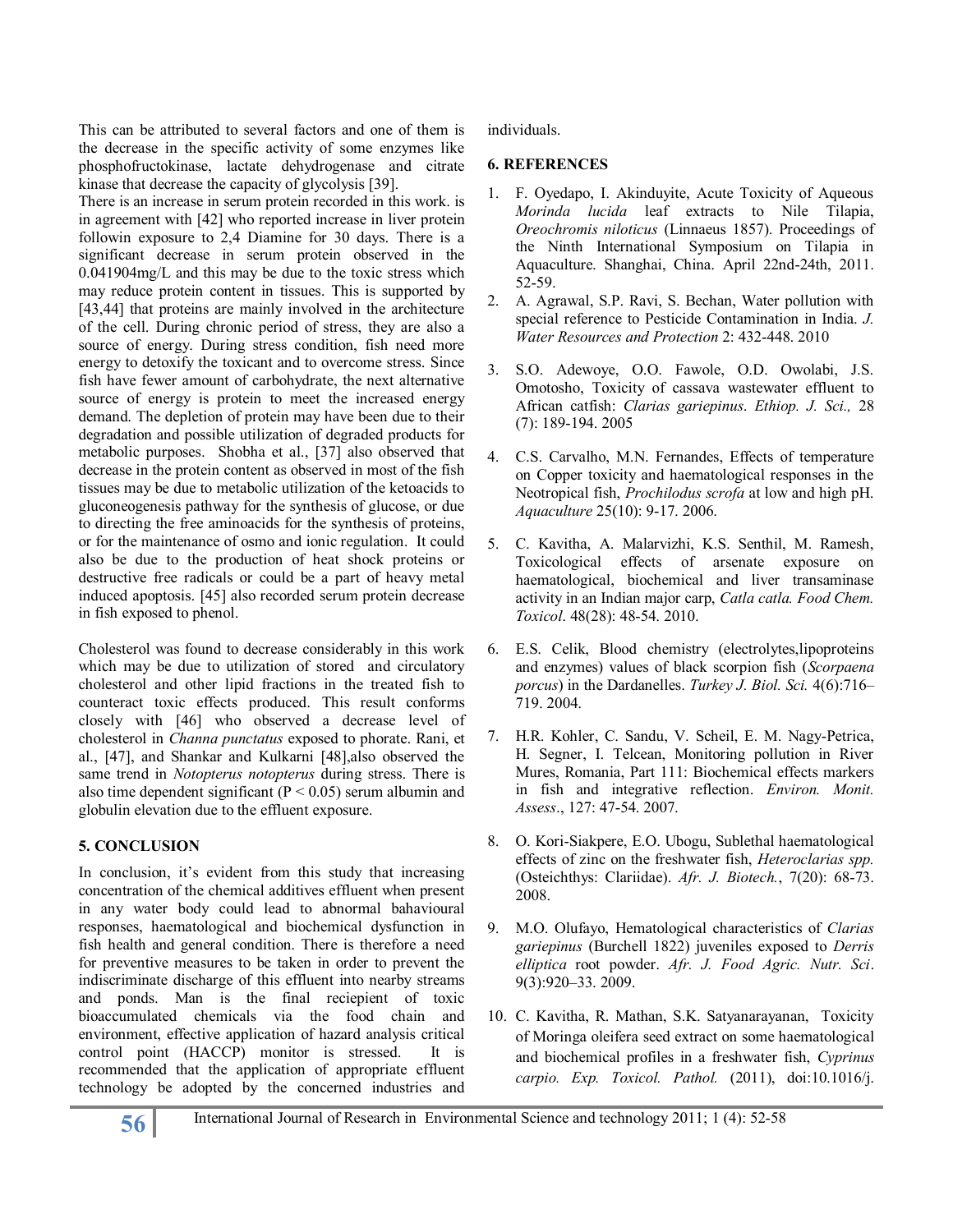etp.2011. 01.001.

- 11. I.E.J. Barnhorn, J.H.J. Van-Vuren, The use of different enzymes in feral freshwater fish as a tool for the assessment of water pollution in South Africa. *Ecotoxicol Environ. Safety*. 59:180–5. 2004.
- 12. E.H. Abou El-Naga, K.M. El-Moselhy, M.A. Hamed, Toxicity of cadmium and copper and their effect on some biochemical parameters of marine fish *Mugil seheli*. *Egyptian J. Aquat. Res.,* 31(2): 60–71. 2005.
- 13. A.G.M. Osman, M. Koutb, A.E.D. Sayed, Use of hematological parameters to assess the efficiency of quince (*Cydonia oblonga,* Miller) leaf extract in alleviation of the effect of ultraviolet—iradiation on African catfish, *Clarias gariepinus* (Burchell, 1822). *J. Photochem. Photobiol. B. Biol.* 99:1–8. 2010.
- 14. S. Maity, S. Roy, S. Chaudhury, S. Bhattacharya, Antioxidant responses of the earthworm *Lampito mauritii* exposed to Pb and Zn contaminated soil. *Environ. Pollut*. 151: 1–7. 2008.
- 15. B. Joseph, J.S. Raj, Effects of curacon toxicity on the total serum protein content of *Cyprinus carpio*. *Toxicol. Environ. Chem.* 92: 1889-1893. 2010.
- 16. G. Sharma, S. Singh, Effects of indofil toxicity on MCHC of *Channa punctatus* (Bloch). *J. Environ. Res. Dev.,* 1: 261-263. 2007.
- 17. G. Sharma, S. Singh, Studies on the effects of intoxicant indofil on the blood morphology of *Channa punctatus* (Bloch). *Bionotes* 6:20-30. 2004.
- 18. O.M. Agbogidi, B.C. Okonta, D.E. Dolor, Socioeconomic and environmental impact of crude oil exploration and production on agricultural production: a case study of Edjeba and Kokori communities in Delta in Nigeria. *Global Journal of Environmental Sciences*. 4: 171-176. 2005
- 19. R. Martin-Skiltona, F. Saborido-Rey, C. Portea, Endocrine alteration and other biochemical responses in juvenile turbot exposed to the Prestige fuel oil. *Science of the Total Environment* 404: 68 – 76. 2008.
- 20. S. Tiwari. A. Singh, Piscicidal and antiacetylcholinesterase activity of *Euphorbia royleana* stem bark extracts against fresh water common predatory fish *Channa punctatus*. *Environ Toxicol Pharmocol*. 18:47– 53. 2004.
- 21. E. Ayotunde, B.O. Ofem, Acute and chronic toxicity of pawpaw (*Carica papaya*) seed powder to adult Nile

Tilapia (*Oreochromis niloticus*). *Afr. J. Biotech*. 7(3): 22675-32274. 2008.

- 22. D. Singh, A. Singh, The toxicity of four native Indian plants: effect on AChE and acid/alkaline phosphatase level in fish *Channa marulius. Chemosphere*. 60(1):35– 40. 2005.
- 23. E. Dongmeza, P. Siddhuraju, G. Francis, K. Becker, Effects of dehydrated methanol extracts of moringa (*Moringa oleivera,* Lam.,) leaves and three of its fractions on growth performance and feed nutrient assimilation in Nile Tilapia ((*Oreochromis niloticus* L.) *Aquaculture* 261(40): 7-22. 2006.
- 24. V. Tiwari, A. Singh, Biochemical stress response in freshwater fish, *Channa punctatus* induced by aqueous extracts of *Euphorbia trucalli* plant. *Chemosphere* 64: 36-42. 2006.
- 25. E.U. Winkaler, T.R.M. Santos, J.G. Machado-Neto, C.B.R. Martinez, Acute lethal and sublethal effects of neem leaf extract on the Neotropical freshwater fish, *Prochilodus lineatus*. *Comp. Biochem. Physiol*., 145(2): 36-44. 2007.
- 26. U.U. Gabriel, F.G. Obomanu, O.S. Edori, Haematology, Plasma enzyme and organ indices of *Clarias gariepinus* after transmuscular injection with aqueous leaves extracts of *Lepidagathis alopecuroids*. *Afr. J. Biochem. Res.*, 3(9): 312-316. 2009.
- 27. S. Nair, Toxic effects of Mercury on the haematological parameters of *Oreochromis mossambicus*. *Poll. Res.,* 1993: 399-402. 2002.
- 28. N.P. Bhatia, G.S. Sandhu, M.S. Johal, Haematological alterations in *Heteropneus fossilis* upon exposure to endosulfan. *Poll. Res.* 23(4):633-636. 2004.
- 29. G. Sharmila, C. Maruthanayagam, Haemato-biochemical response to sumaach (a crude form of HCG) in fish, *Notopterus notopterus* Pallas under pesticides treatment. *Geobios* 20:255-259. 2004.
- 30. APHA/AWWA/WEF, American Public Health Association/American Water Works Association/Water Environment Federation Standard Methods for Water and Wastewater Analysis. 1999
- 31. ASTM E729-96, Standard guide for conducting acute toxicity tests on test materials with fishes, macroinvertebrates, and amphibians. 2007.
- 32. D.C. Cannon, I. Olitzky, A. Iukpen, Proteins. In: Clinical Chemistry, Principles and Techniques, 2nd Edition, New